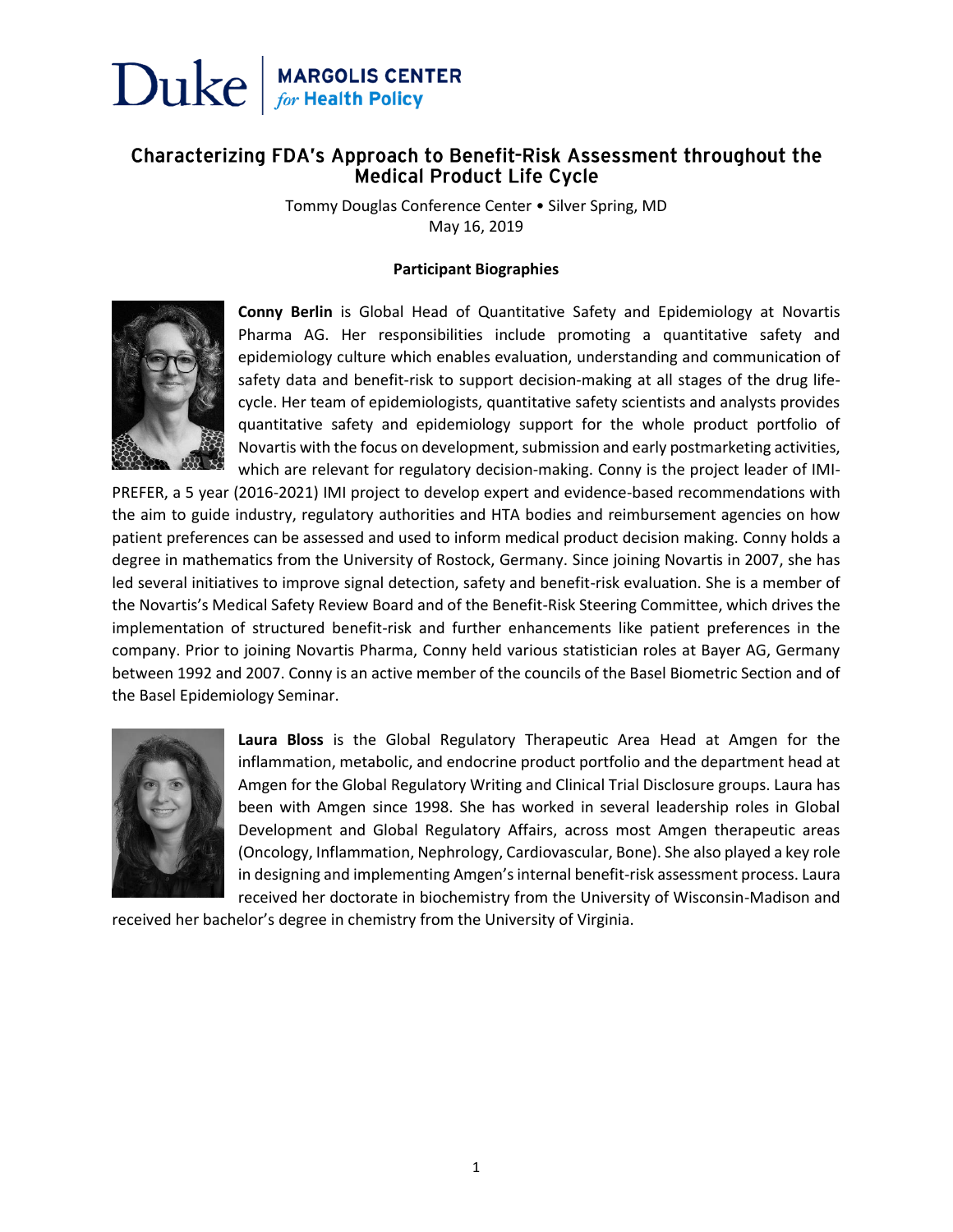

**John Crowley** is the Chairman and CEO of Amicus Therapeutics, a global biotechnology company focusing on developing treatments for rare genetic diseases. John has been Amicus CEO since 2005 and has overseen the company's growth from a four person start-up to one with operations in more than 30 countries, with 550+ employees and a market value of nearly \$3 Billion. John's involvement with biotechnology stems from the 1998 diagnosis of two of his children with Pompe disease—a severe and often fatal neuromuscular disorder. In his drive to find a cure for them, he left his position at Bristol-Myers Squibb and became an entrepreneur as the Co-founder, President and

CEO of Novazyme Pharmaceuticals, a biotech start-up conducting research on a new experimental treatment for Pompe disease (which he credits as ultimately saving his children's lives). In 2001, Novazyme was acquired by Genzyme Corporation and John continued to play a lead role in the development of a drug for Pompe disease as Senior Vice President, Genzyme Therapeutics. John and his family have been profiled on the front page of The Wall Street Journal and are the subjects of a book by Pulitzer prizewinning journalist Geeta Anand, "The Cure: How a Father Raised \$100 Million-And Bucked the Medical Establishment-In a Quest to Save His Children." The major motion picture, Extraordinary Measures, starring Brendan Fraser and Harrison Ford, is inspired by the Crowley family journey. John is the author of a personal memoir: Chasing Miracles: The Crowley Family Journey of Strength, Hope, and Joy.



**Sara Eggers** supports FDA's Center for Drug Evaluation and Research in the areas of decision support and analysis, contributing to the development and implementation of initiatives regarding human drug benefit-risk assessment, patient-focused drug development, risk evaluation and mitigation strategies, and other efforts. Before joining FDA in 2011, she conducted research and consulting in the area of decision science, stakeholder engagement, and risk communication. She has a PhD in engineering and public policy, with an emphasis on decision science, from Carnegie Mellon University.



**Scott Evans** is a Professor of Epidemiology and Biostatistics and the Director of the George Washington Biostatistics Center. Professor Evans interests include benefit:risk assessment and the design, monitoring, analyses, and reporting of and education in clinical trials and diagnostic studies. He is the author of more than 100 peer-reviewed publications and three textbooks on clinical trials including Fundamentals for New Clinical Trialists. He is the Director of the Statistical and Data Management Center (SDMC) for the Antibacterial Resistance Leadership Group (ARLG). Professor Evans is a member of the Board of Directors for the American Statistical Association (ASA) and the

Society for Clinical Trials (SCT) and is a former member of the Board for the Mu Sigma Rho, the National Honorary Society for Statistics. He is a member of an FDA Advisory Committee, the Steering Committee of the Clinical Trials Transformation Initiative (CTTI), and serves as the Chair of the Trial of the Year Committee of the SCT. Professor Evans is the Editor-in-Chief of CHANCE and Statistical Communications in Infectious Diseases (SCID), and the Co-Editor of a Special Section of Clinical Infectious Diseases (CID) entitled Innovations in Design, Education, and Analysis (IDEA). Professor Evans has served on numerous DMCs including as Chair for the Adolescent Trials Network (ATN) and a clinical trial of microbial restoration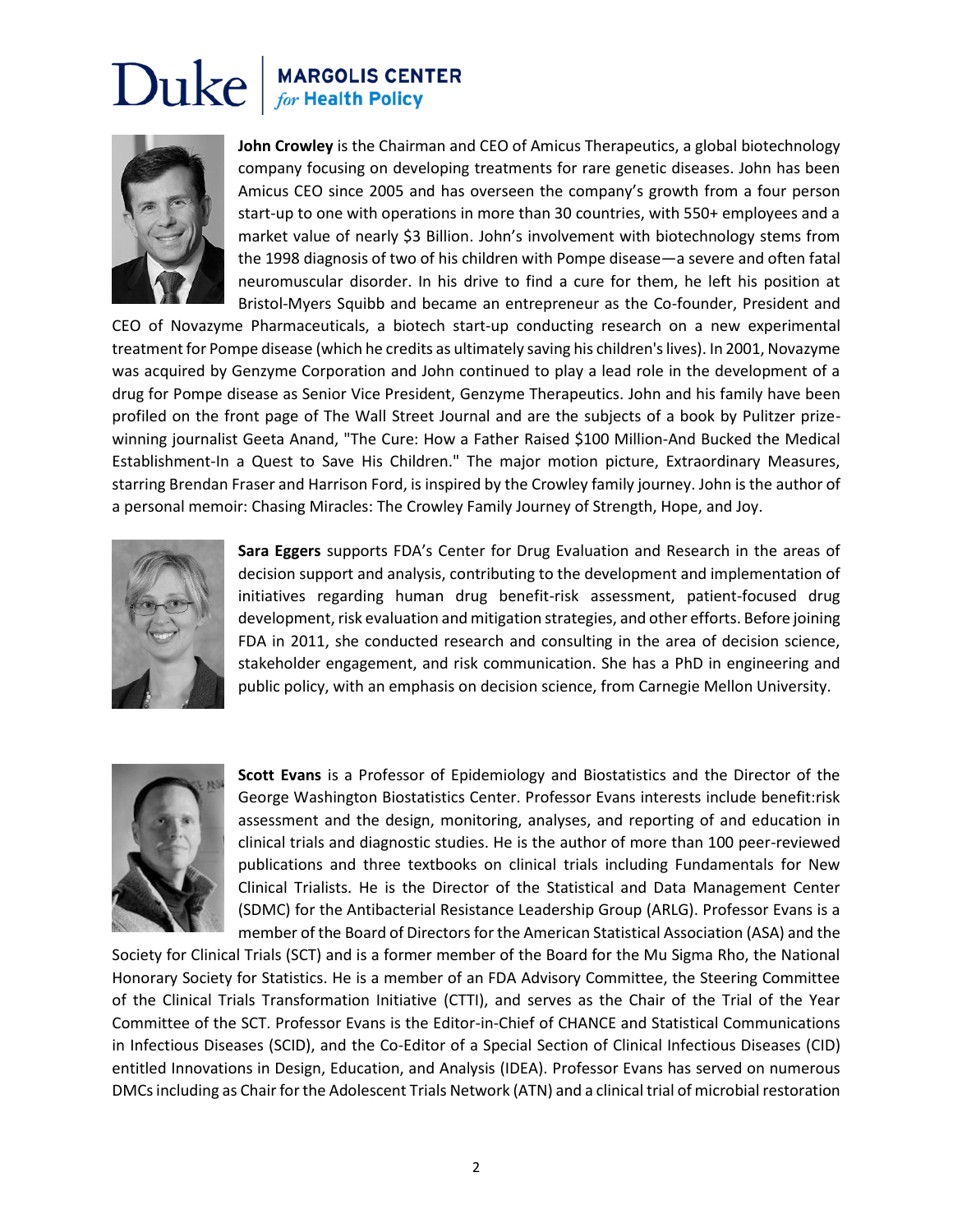#### Duke **MARGOLIS CENTER**<br>for Health Policy

in Clostridium difficile associated disease. Dr. Evans is a recipient of the Mosteller Statistician of the Year Award, the Robert Zackin Distinguished Collaborative Statistician Award, and is a Fellow of the ASA and the SCT.



**Richard (Rich) Forshee** leads the Analytics and Benefit-Risk Assessment Team for the Office of Biostatistics and Epidemiology in the Center for Biologics Evaluation and Research at the U.S. Food and Drug Administration. He works on a wide range of issues related to the risks and benefits of blood and blood products, vaccines, and human cell and tissue products. Dr. Forshee has won numerous awards including the FDA Service Award and the CBER Hope Hopps Memorial Award, and he has published more than 70 scientific articles. Before joining the FDA, he was the Director of the Center for Food, Nutrition, and Agriculture Policy at the University of Maryland, College Park.



**Brett Hauber** is Senior Economist and Vice President of Health Preference Assessment at RTI Health Solutions and Affiliate Associate Professor in the School of Pharmacy at the University of Washington. He is an expert in stated-preference methods. He was principal investigator for the Catalog of Methods for the Medical Device Innovation Consortium. He is a member of the Scientific Advisory Board for IMI-PREFER and cochair of the Benefit-Risk Assessment, Communication, and Evaluation special interest group at the international Society for Pharmacoepidemiology (ISPE). He was chair of the ISPOR Good Research Practices Task Force for the statistical analysis of DCE data and

was a member of the ISPOR Task Force on the ISPOR Checklist for Good Research Practices in Conjoint Analysis.



**Richard (Rick) Hermann** is a Safety Science Physician at AstraZeneca. He is a physician trained in dual specialties of Rehabilitation Medicine and in Clinical Pathology. He has specialized in caring for infants, children and adolescents with a broad range of disabilities, both common and rare. He is a senior physician in the AstraZeneca Patient Safety Center of Excellence and specializes in Safety Decision Management enabling more robust decisions and process around key topic in Safety Surveillance, Signal Detection and Risk Mitigation. Areas of expertise include formal Benefit-Risk analysis, Causality algorithms, AE-to-ADR methodology, Risk scoring, and advanced surveillance

techniques. He also holds a master's in public health and has a passion for patient advocacy issues at the individual and societal level.



**Juhaeri Juhaeri** is Head of Epidemiology and Benefit-Risk at Sanofi. Juhaeri is an Epidemiologist and Statistician with over 20 years' experience in epidemiologic research in academia and in pharmaceutical industry. He joined Sanofi in 2001 where he established a real world data system for epidemiologic research and signal detection. He has been leading various public-private partnership projects in the fields of pharmacovigilance and epidemiology, as well as quantitative benefit-risk methods and signal detection. He was a member of the steering committee of IMI PROTECT Project, a European consortium on pharmacovigilance and pharmacoepidemiology, and a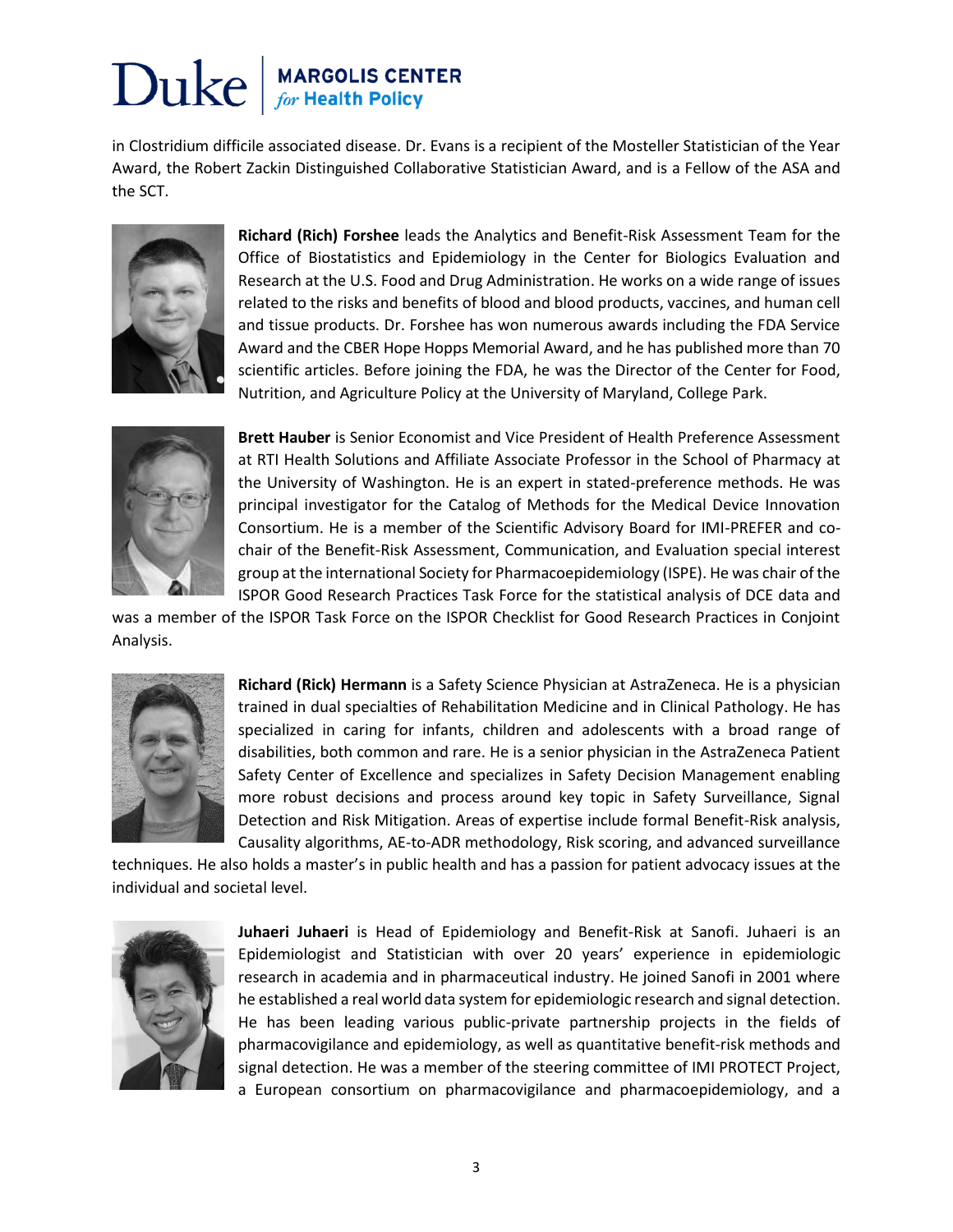### Duke **MARGOLIS CENTER**<br>for Health Policy

leader of one of the case studies to evaluate various benefit-risk methods. He is Industry Lead of Methods Working Group in IMI-PREFER, a project on patient preferences in benefit-risk assessments during the drug life cycle. Juhaeri is an adjunct faculty at the Gillings School of Global Public Health, University of North Carolina Chapel Hill, North Carolina. He received his PhD in epidemiology from the same university.



**Veronique Kugener** completed her medical training and medical Degree at the Victor Segalen School of Medicine, University of Bordeaux, France. Dr. Kugener has received a Master Degree in Advanced Studies (DEA) in Epidemiology from the University of Bordeaux, France; a Master Degree in Pharmacology from the Pierre and Marie Curie University in Paris, France and a Master of Business Administration (MBA) from the Institut of Administration des Entreprises, University of Bordeaux, France. Dr. Kugener has been working at Takeda Pharmaceuticals for more than 10 years leading Global Patient Safety Evaluation (GPSE), a global function responsible for medical and

operational pharmacovigilance activities in the pre and post-marketing setting worldwide. Dr. Kugener has more than 25 years of experience in pharmaceutical industry in Europe and in the USA in leading roles in clinical drug safety, Medical Affairs and Pharmacovigilance across multiple therapeutic areas. Dr. Kugener is also the Chair of the North America Chapter of the International Society of Pharmacovigilance (NASoP).



**Kerry Jo Lee** is a graduate of Princeton University and of the New York University School of Medicine with an honors degree conferred in microbiology. She completed her residency in pediatrics at the Children's Hospital of Los Angeles followed by a postdoctoral clinical fellowship in Pediatric Gastroenterology, Hepatology, and Nutrition at Columbia University College of Physicians and Surgeons. During this time, she completed research involving the microbiome and viral pathogens at the Center for Infection and Immunity of Columbia University Medical Center. Dr. Lee worked for several years in bioethics with the National Bioethics Advisory Commission on reports

that advised on ethical and policy issues in both international and domestic clinical trials and interned at the World Health Organization. She has served on multiple institutional and organizational ethics committees throughout her career. Upon joining the FDA, Dr. Lee was a clinical reviewer in the Division of Gastroenterology and Inborn Errors Products where she contributed to papers published on pediatric trial design in inflammatory bowel disease and pediatric drug development. Currently she works as a medical officer on the Clinical Advisors Team for the Office of New Drugs, Immediate Office-Policy Staff where she serves as a team lead for benefit-risk assessment and the modernization of the marketing application review.



**Bennett Levitan** is Senior Director, Benefit-risk Assessment, Department of Epidemiology at Janssen R&D, Pharmaceutical Companies of Johnson & Johnson. He introduced state of the art patient-focused benefit-risk assessment to Johnson & Johnson and his group has led numerous clinical teams in preparation of benefit-risk assessments and patient preference studies for regulatory submissions and health authority advisory meetings. He has co-led cross-disciplinary teams to implement processes to support growing regulatory requirements for patient-focused benefit-risk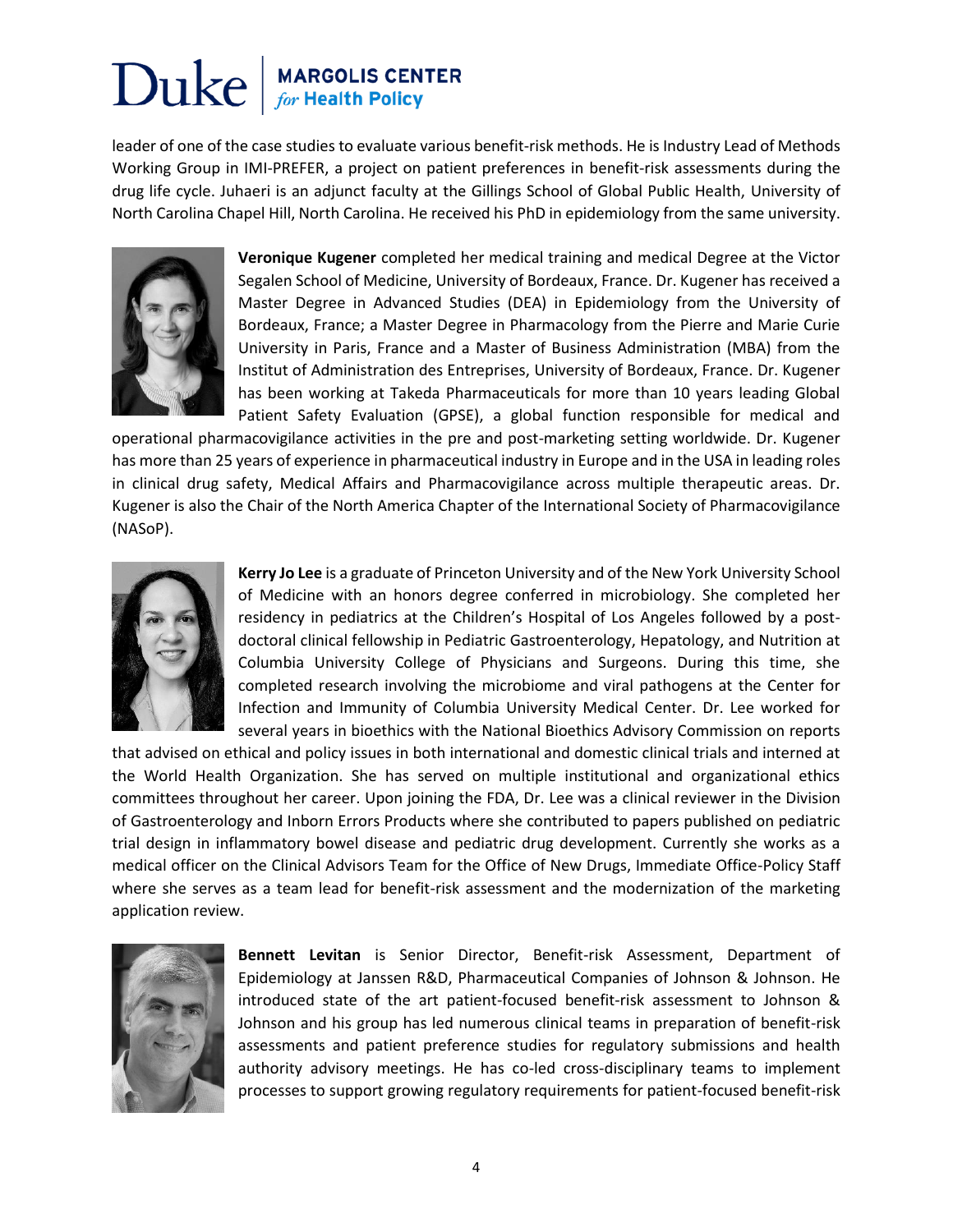assessment both during development and post-approval. Bennett has published widely on both theoretical and pragmatic aspects in benefit-risk and patient preference studies and is a frequent speaker on these topics in national and international conferences. He co-led development of the PhRMA Benefit Risk Action Team (BRAT) Framework for drug benefit-risk assessment and the Medical Device Innovation Consortium (MDIC) Patient Centered Benefit-Risk Framework. Bennett serves on several committees that inform policy on benefit-risk methods including the IMI PREFER project on patient preference studies, the ISPE Benefit-Risk Assessment, Communication and Evaluation (BRACE) team, the CTTI Patient Groups & Clinical Trials work stream and the PhRMA Patient-Focused Drug Development Work Group. Bennett received his B.Sc. (Electrical Engineering) from Columbia University in New York and his MD-PhD (Bioengineering) from the University of Pennsylvania and was a postdoctoral fellow at the Santa Fe Institute.



**Elaine Morrato** is a professor in Health Systems, Management and Policy and Associate Dean for Public Health Practice at the Colorado School of Public Health, University of Colorado Anschutz Medical Campus. Trained as an epidemiologist and board-certified in public health, her passion is accelerating the translation of evidence into practice with a particular focus on drug safety. She directs the Innovation-Bioentrepreneurism and Dissemination Science programs for the NIH-supported Colorado Clinical & Translational Sciences Institute. She advises the U.S. Food and Drug Administration on issues of risk communication and management and is currently a visiting scientist on

sabbatical with FDA in the Office of Surveillance and Epidemiology, Center for Drug Evaluation and Research. Her past experience as an R&D manager at Procter & Gamble with responsibility for commercializing new OTC and prescription drugs informs her research and public health practice.



**Theresa Mullin** is the CDER Associate Director for Strategic Initiatives. She oversees areas of strategic interest to both the Center and external stakeholders. She leads a variety of CDER efforts including the FDA Patient-Focused Drug Development (PFDD) initiative, which includes work related to the FDA Reauthorization Act (FDARA) and implementation of the 21st Century Cures Act. She also leads CDER's International Program, including the FDA delegation to the International Council on Harmonization (ICH), where she led recent reforms to expand ICH global regulatory membership, and is currently Chair of the ICH Management Committee. Dr. Mullin previously served as

director of CDER's Office of Strategic Program (OSP) for almost a decade. Under her leadership, the office became a critical part of CDER's sustained effort to modernize drug regulatory operations. She led FDA negotiations with industry and public consultations to support the 2017 reauthorization of the Prescription Drug User Fee Act (PDUFA) and Biosimilar User Fee Act and led the previous 3 cycles of negotiation for the 2002, 2007 and 2012 reauthorizations of PDUFA, now providing \$1B in annual funding. Before joining CDER in 2007, Dr. Mullin was Assistant Commissioner for Planning in FDA's Office of the Commissioner. Dr. Mullin received the Senior Executive Service Presidential Rank Award for Distinguished Service in 2011, Presidential Rank Award for Meritorious Service in 2006, and the FDLI Distinguished Service and Leadership Award in 2017. She received her bachelor's degree., magna cum laude, in economics from Boston College, and she has a PhD in public policy analysis from Carnegie-Mellon University.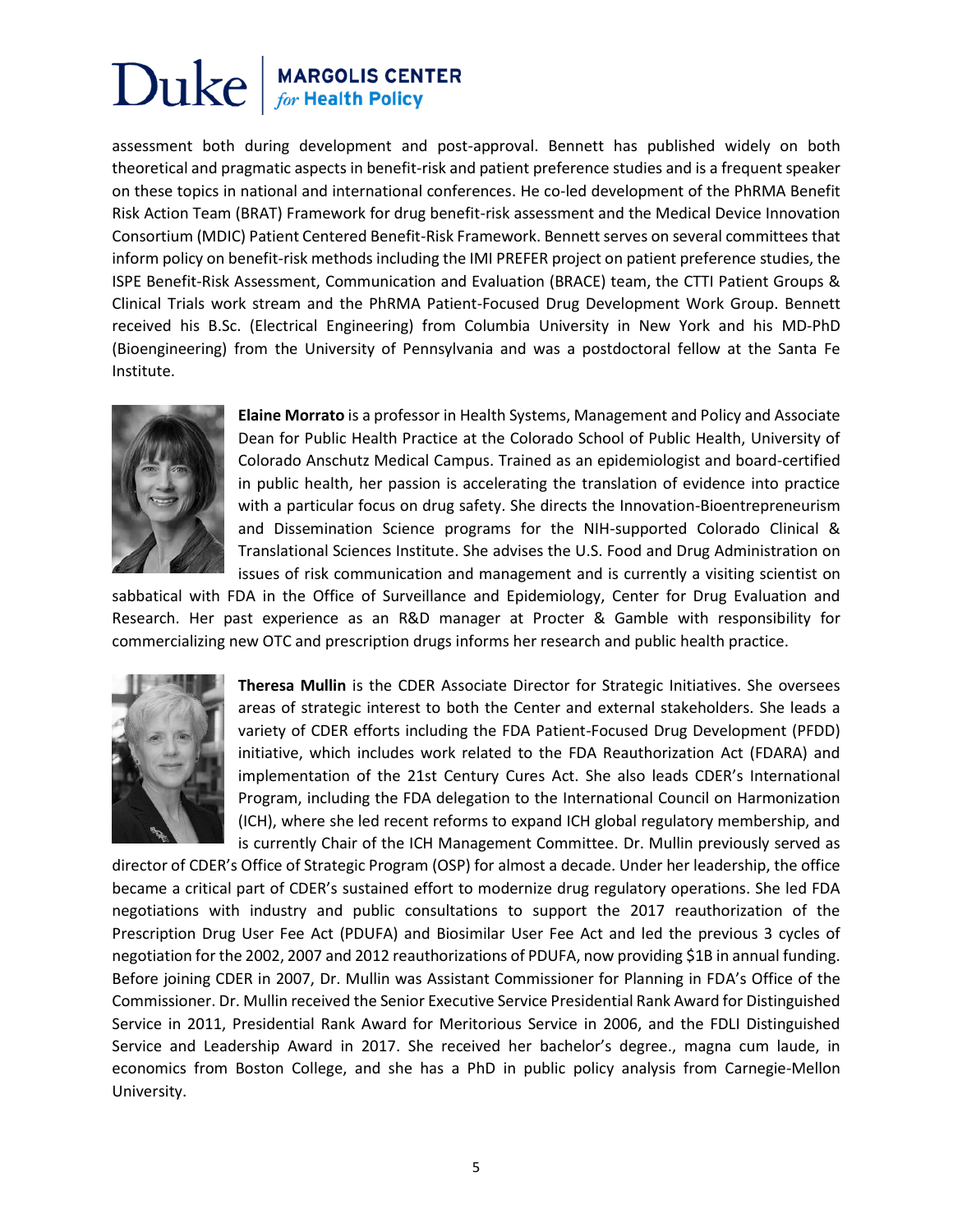

**Adora Ndu** is Executive Director and Head of Global Regulatory Policy, Research, & Engagement (PRE) as well as International Regulatory Affairs at BioMarin Pharmaceutical, Inc. She provides strategic oversight to BioMarin's regulatory policy, research and intelligence, patient engagement and outcomes research functions, as well as international regulatory affairs activities in LATAM, APAC and MEACIS. Adora serves as the chair of the Alliance for Regenerative Medicine (ARM) Regulatory Committee and chair for the American Society for Gene and Cell Therapy (ASGCT) Clinical Trials and Regulatory Affairs Committee. Adora is a member of DIA's North

American Advisory Board as well as DIA's editorial board for the Global Forum publication. Prior to BioMarin, she served in multiple roles at the Food and Drug Administration, including as Commander in the United States Public Health Service, and Director for FDA's Division of Medical Policy Development where she led the development of a broad range of FDA guidances and regulations. At FDA she also held leadership roles in the Office of Prescription Drug Promotion (OPDP), and was involved in FDA's pharmacovigilance program. Prior to FDA, Adora worked at Procter & Gamble Pharmaceuticals. Adora received her Doctor of Pharmacy degree from Howard University and her JD from the University of Maryland.



**Rebecca (Becky) Noel** is the Global Benefit-Risk Leader at Eli Lilly and Company, where she and her team are responsible for providing benefit-risk assessment support across the Lilly portfolio. Since 2005, Becky has been extensively involved in developing and promoting systematic methods for benefit-risk assessment, both internally at Lilly and externally via the PhRMA Benefit-Risk Action Team (BRAT), the PhRMA Benefit-Risk Global Convergence issues team, the Center for Innovation in Regulatory Science (CIRS) Benefit-Risk Task Force, and Innovative Medicines Initiative projects (PROTECT and PREFER) devoted to benefit-risk assessment and the development and use of patient

preference information in benefit-risk decision making. Becky recently served as the PhRMA Deputy for the ICH Expert Working Group responsible for the update of benefit-risk guidance in the Clinical Overview (M4ER2) as well as a lead and discussant on multiple panels, workshops, and professional societies including IOM, DIA, ISPOR, and ISPE. She recently joined the CIOMS Working Group XI on Patient Involvement in the Development and Safe Use of Medicines. Along with other Lilly colleagues, Becky also recently edited and contributed to the book, *Benefit-Risk Assessment in Pharmaceutical Research and Development.* Becky graduated from the University of Kentucky School of Public Health with a Master of Science in Public Health (MSPH) and from the University of Alabama at Birmingham School of Public Health, with a Doctorate of Public Health (DrPH), where she had a dual focus on international health and epidemiology. She joined Eli Lilly and Company in 2002.



**Bray Patrick-Lake** is Director of Stakeholder Engagement and Research Together Program Lead at the Duke Clinical Research Institute. Bray supports efforts to facilitate partnerships between patients, health advocacy organizations, sponsors and investigators across Duke Clinical Research Institute's portfolio of research activities, which includes a broad spectrum of industry sponsored trials and federally-funded research. She has led extensive efforts through the Clinical Trials Transformation Initiative to incorporate patient voice into clinical trial design, conduct, oversight, and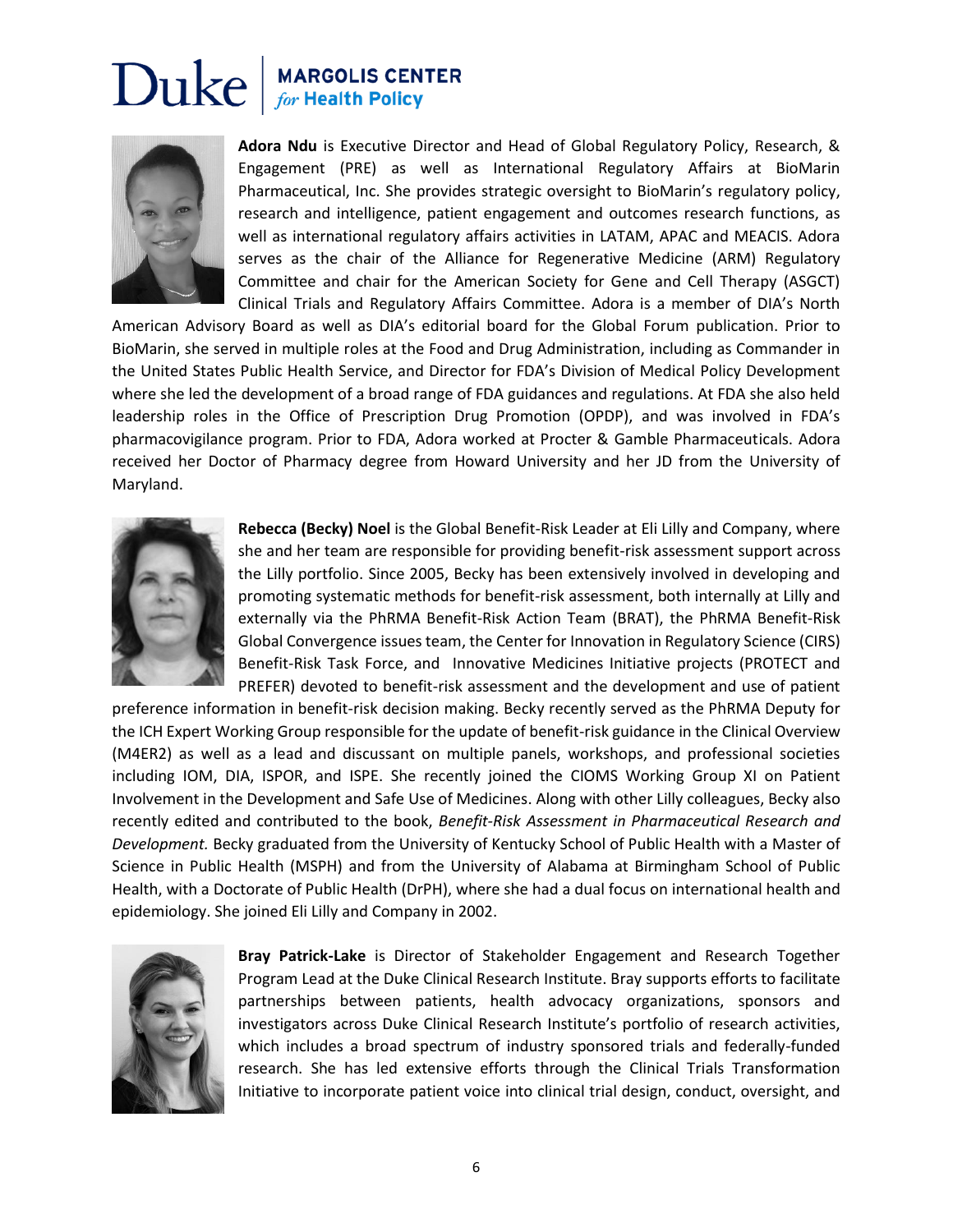regulatory frameworks, as well as improvement of the clinical trial enterprise. She currently serves as the DCRI Coordinating Center's engagement lead for the Project Baseline study, is a stakeholder advisor for the Digital Therapeutics Alliance, and recently served on the National Academies of Science, Engineering, and Medicine (NASEM) committee that developed recommendations and a framework for the Return of Individual Research Results. In 2015 – 2016, she co-chaired the Advisory Committee to the NIH Director's Working Group responsible for authoring the vision and roadmap to launch the Precision Medicine Initiative Cohort Program, now All of Us Research Program. She served as the Interim Director of Engagement for several months after program launch. She currently serves on NASEM Board on Health Sciences Policy, the All of Us National Advisory Panel, and leads engagement work at Duke's Coordinating Center for NIH's Environmental Influences on Child Health Outcomes (ECHO) program.



**Robert (Bob) Ratner** is a Professor of Medicine at Georgetown University Medical School in Washington, DC, and recently stepped down after serving 5 years as Chief Scientific & Medical Officer for the American Diabetes Association from 2012-2017. At the Association, Dr. Ratner provided leadership of scientific and medical activities including research, clinical affairs, program recognition and certification, medical information, and professional education. In this capacity, he oversaw the development of the ADA Clinical Practice Recommendations, clinical consensus reports, and expert opinions. He completed a sabbatical as a Robert Wood Johnson Foundation Health

Policy Fellow, serving as the study director for the Institute of Medicine Comparative Effectiveness Research Priorities Committee, and a program examiner for health reform in the Health Division of the US Office of Management and Budget. He received his MD from Baylor College of Medicine in Houston, Texas where he also completed his Internal Medicine training. He underwent fellowship training in Endocrinology and Metabolism at Harvard Medical School and the Joslin Diabetes Center in Boston. He was a Principle Investigator for the Diabetes Prevention Program (DPP) and DPP Outcomes Study of the National Institutes of Health (NIH) and served on the Steering Committee for the project nationwide. At Georgetown University, he served on the University Research Committee, and co-chaired the Joint Oversight Committee for Clinical Research. His research interests include diabetes prevention, therapeutics and complications, with an emphasis on translational efforts from controlled trials into community-based practice. He is the author of more than 190 original scientific articles and 20 book chapters.



**James(Jim) Smith** is a medical officer in the Office of New Drugs (OND), Center for Drug Evaluation and Research (CDER), at the FDA. In his current capacity as a member of the OND Policy Staff within the OND Immediate Office, he primarily works on clinical and scientific policy priorities of OND. He was previously responsible for overseeing development programs targeting lipid disorders and obesity as the deputy division director of the Division of Metabolism and Endocrinology Products. Prior to joining FDA in February 2011, he was a faculty member in the Division of Nephrology of the University of Michigan Health System. Dr. Smith is a graduate of the University of

Michigan Medical School, and he completed his residency in Internal Medicine at the same institution. Subsequently, he completed fellowships in both nephrology and clinical pharmacology at Vanderbilt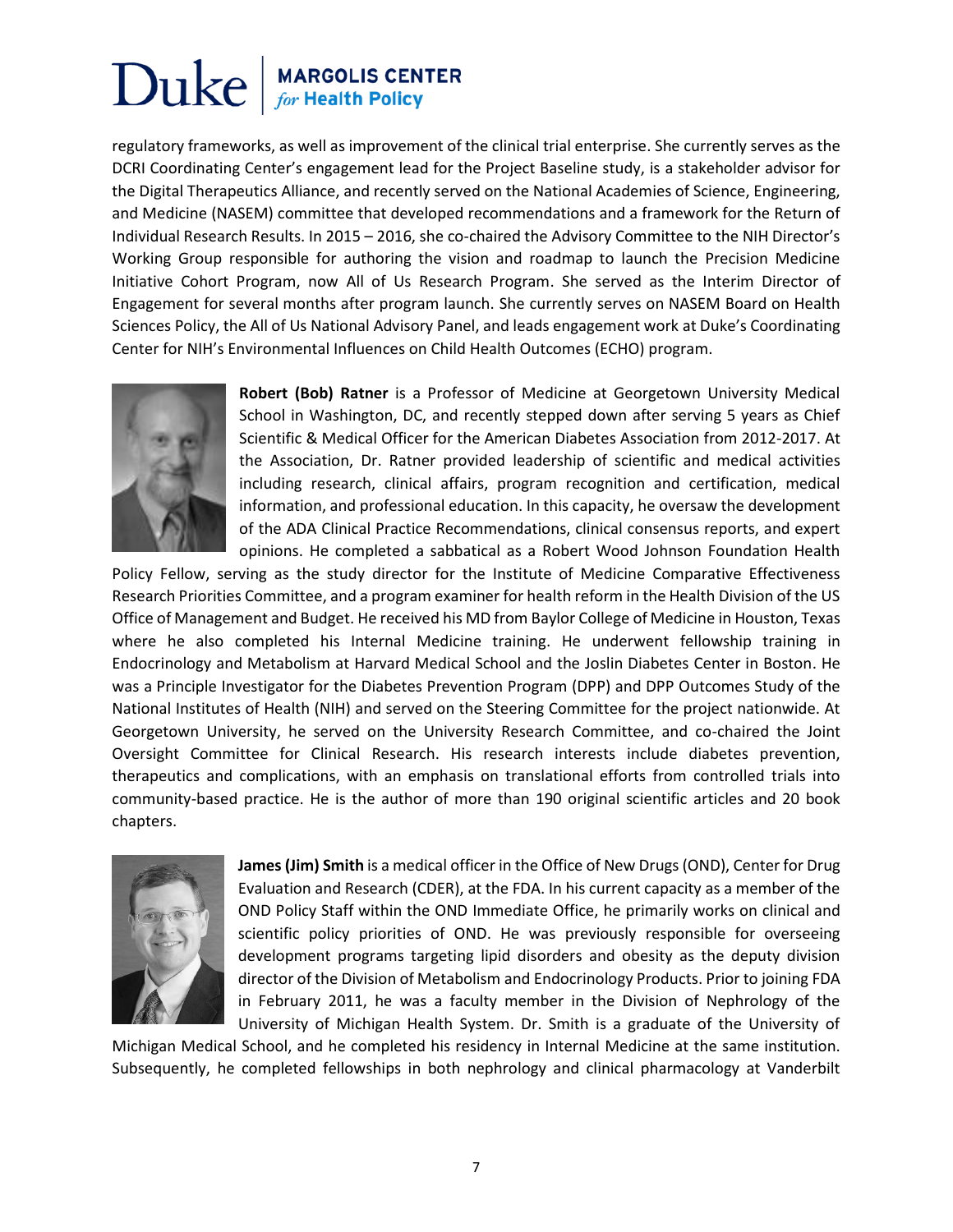University Medical Center, as well as a master's degree in Clinical Research Design and Statistical Analysis at the University of Michigan School of Public Health.



**Peter Stein** is Deputy Director, Office of New Drugs (OND), Center for Drug Evaluation and Research (CDER), Food and Drug Administration (FDA). Peter earned his medical degree from University of Pennsylvania and trained at Yale-New Haven Hospital in internal medicine, and in endocrinology and metabolism. He was on faculty at Yale in the Section of Endocrinology and served as the associate program director for the Primary Care Residency Program. Subsequently, Peter was the section chief for endocrinology and the program director for internal medicine residency program at the Medical College of Georgia. Peter joined Bristol-Myers Squibb in 1999, subsequently

working at Merck, Janssen, and finishing his career in industry at Merck as Vice-president for late-stage development in Diabetes and Endocrinology. During his industry career, Peter led development programs for several currently approved diabetes medications, and has worked on a wide range of programs from discovery through early and late clinical development. He is a clinical associate professor at the Robert Wood Johnson Medical School, where he maintained a practice in endocrinology for many years. Peter joined FDA in late 2016 as the Deputy Director, Office of New Drugs, CDER.



**Theresa Strong** is a co-founder and Director of Research Programs at the Foundation for Prader-Willi Research (FPWR, [www.fpwr.org\)](http://www.fpwr.org/), a nonprofit organization that supports research to advance the understanding and treatment of the rare neurodevelopmental disorder Prader-Willi syndrome (PWS). Theresa received her B.S. from Rutgers University, a PhD in Medical Genetics from the University of Alabama at Birmingham (UAB) and performed postdoctoral work at the University of Michigan. Prior to joining FPWR full time, she was a faculty member at UAB, working primarily in the area of cancer gene therapy, and remains an Adjunct Professor of Genetics at UAB.

Her work at FPWR has included the development of an international consortium to advance clinical trials in PWS [\(www.pwsctc.org](http://www.pwsctc.org/)), and she is also a member of the FDA's Patient Engagement Collaborative. She has four children, including a young adult son with PWS.



**Ellis Unger** is the Director, Office of Drug Evaluation-I, Office of New Drugs (OND), CDER. His Office oversees the regulation of drugs for cardiovascular, renal, neurological, and psychiatric disorders. Dr. Unger obtained his medical degree from the University of Cincinnati, and he trained in internal medicine and cardiovascular diseases at the Medical College of Virginia and the Johns Hopkins Hospital, respectively. Dr. Unger was a Senior Investigator in the National Heart, Lung, and Blood Institute, NIH, from 1983 to 1997. From 1997 to 2003, Dr. Unger was as a Medical Officer in CBER. Dr. Unger joined CDER as Deputy Director of the Cardiorenal Division in 2003, and he subsequently

became the Director of the Office of Drug Evaluation-I, in July 2012.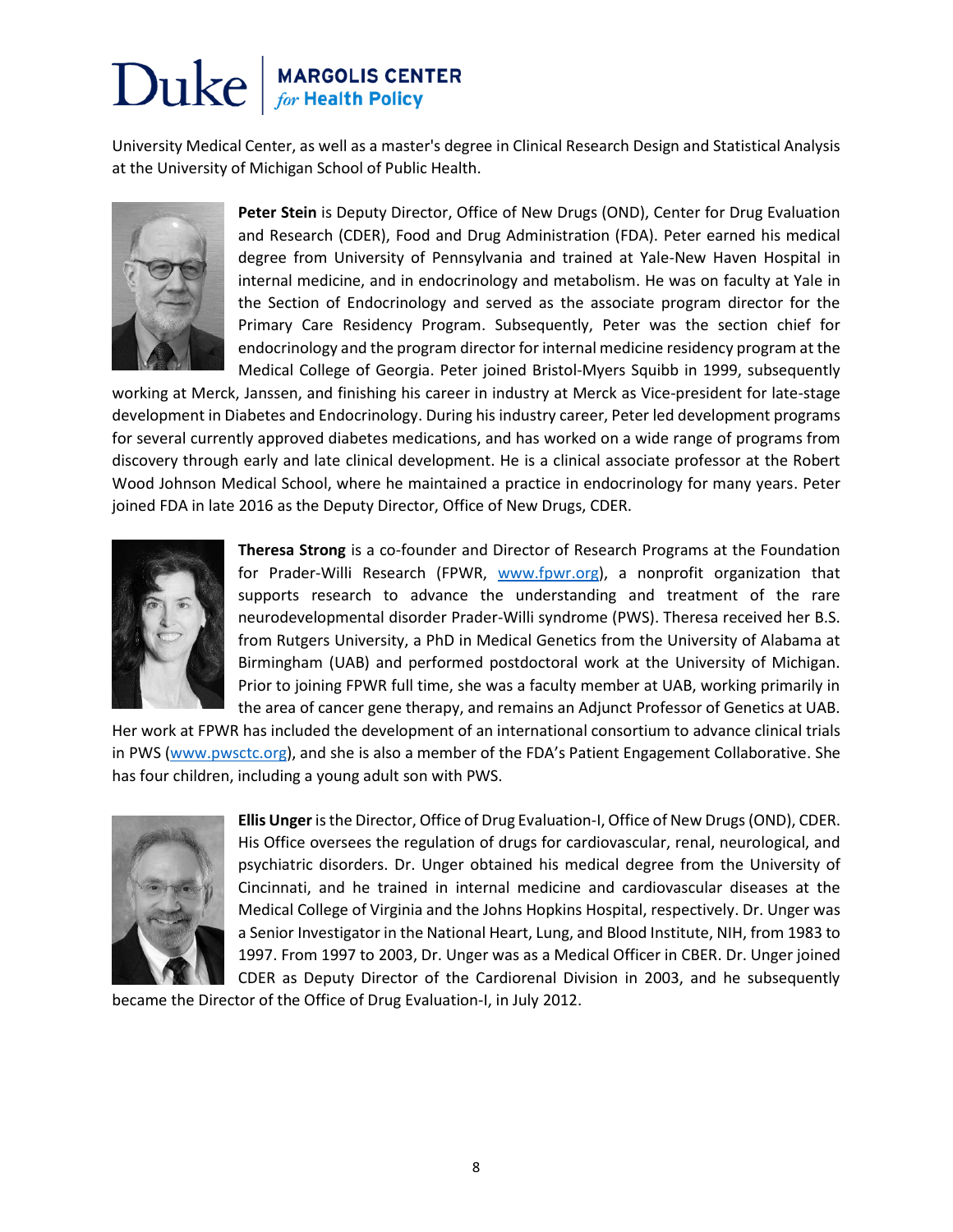

**William (Bill) Wang** is executive director, clinical safety statistics, Merck Research Laboratories. He has over 25 years of experience in the pharmaceutical industry, with 19 years at Merck & Co Inc. He is currently co-chairing the ASA safety working group, and is a deputy topics-leader in the ICH E17 implementation working group on multiregional clinical trials. Dr Bill Wang received the DIA Inspire Global Connector Award in 2017 and was elected as a Fellow of American Statistical Association in 2018.



**John Wong** is a practicing general internist, Chief of the Division of Clinical Decision Making at Tufts Medical Center, and Professor of Medicine at Tufts University School of Medicine. A graduate of Haverford College, he received his MD from the University of Chicago followed by internal medicine residency and medical informatics fellowship in Clinical Decision Making at Tufts Medical Center. A past president of the Society for Medical Decision Making, he has participated in consensus conferences, guideline development, appropriateness use criteria assessment and expert panels for the World Health Organization, National Academy of Medicine, National Institutes of Health,

Centers for Disease Control and Prevention, Agency for Healthcare Research and Quality, American Association for the Study of Liver Diseases, American College of Cardiology (ACC), American Heart Association, European League Against Rheumatism, Infectious Diseases Society of America, Patient-Centered Outcomes Research Institute, and the US Preventive Services Task Force. Besides translating guidelines into quality improvement and performance measures with the Physician Consortium for Performance Improvement Work Groups, he has developed award winning decision aids for shared decision making and co-authored the ACC Health Policy Statement on Patient-centered Care. Dr. Wong's research focuses on the application of decision analysis to help patients, clinicians, and policy-makers choose among alternative tests, treatments, and policies, thereby promoting rational evidence-based efficient and effective patient-centered care. Having over 200 publications, his research areas include clinical and diagnostic reasoning, decision sciences, quality of life, technology assessment, health economics, patient centeredness, shared decision making, and evidence-based medicine.



**Judith (Judy) Zander** is the Director of the Office of Pharmacovigilance and Epidemiology (OPE), in the Office of Surveillance and Epidemiology (OSE), in the Center for Drug Evaluation (CDER) at the U.S. Food and Drug Administration (FDA). She oversees the Divisions of Pharmacovigilance 1 and 2 and the Divisions of Epidemiology 1 and 2, drug safety epidemiologic activities and pharmacovigilance programs. Judy joined FDA in January 2017. She has more than 20 years of pharmaceutical industry in leadership roles in drug safety life cycle management and risk management.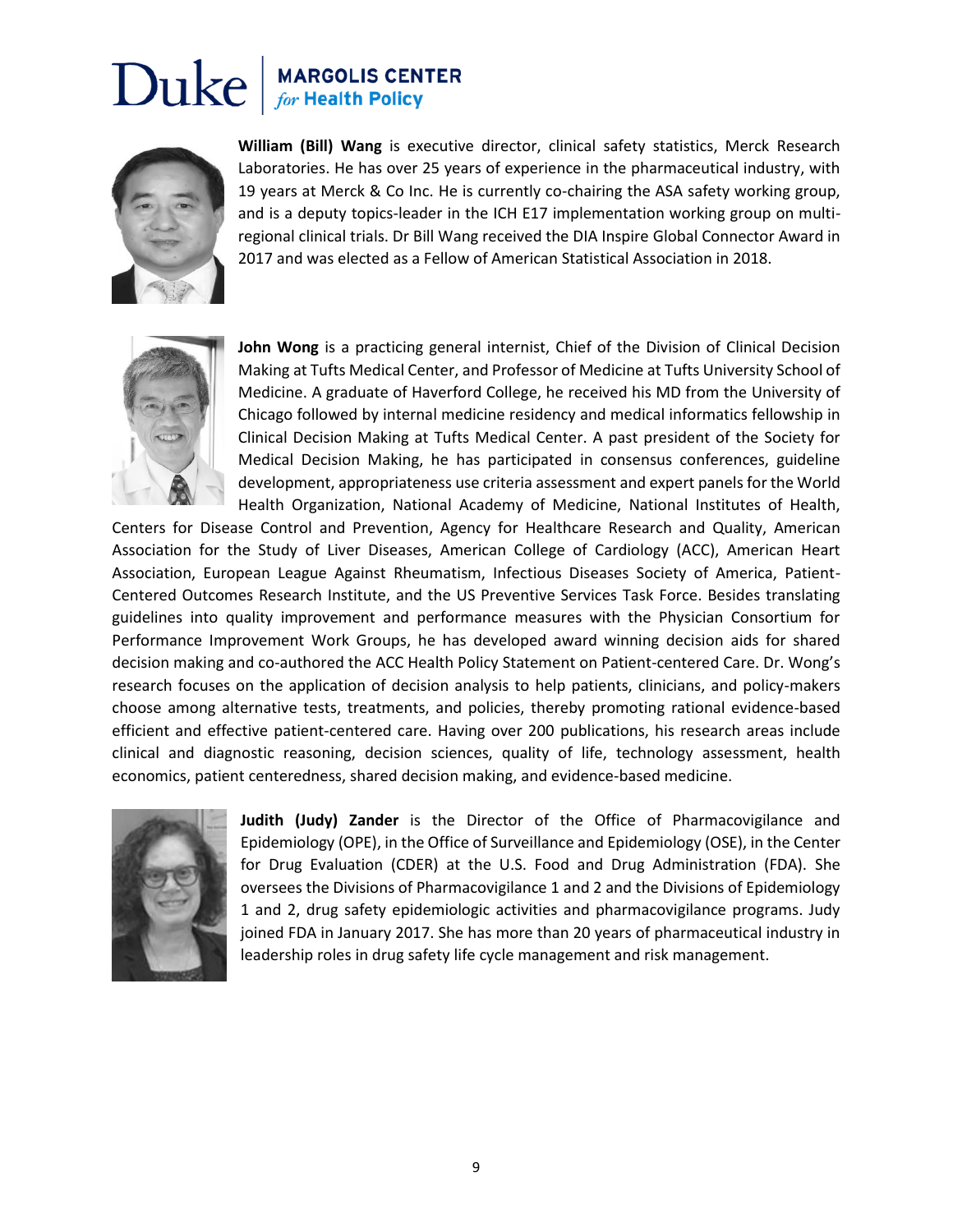#### **Duke-Margolis Moderators:**



**Mark McClellan** is the Robert J. Margolis Professor of Business, Medicine, and Policy, and Director of the Duke-Margolis Center for Health Policy at Duke University with offices at Duke and in Washington DC. The new Center will support and conduct research, evaluation, implementation, and educational activities to improve health policy and health, through collaboration across Duke University and Health System, and through partnerships between the public and private sectors. It integrates the social, clinical, and analytical sciences to integrate technical expertise and practical capabilities to develop and apply policy solutions that improve health and the value of health care

locally, nationally, and worldwide. Dr. McClellan is a doctor and an economist, and his work has addressed a wide range of strategies and policy reforms to improve health care, including such areas as payment reform to promote better outcomes and lower costs, methods for development and use of real-world evidence, and more effective drug and device innovation. Before coming to Duke, he served as a Senior Fellow in Economic Studies at the Brookings Institution, where he was Director of the Health Care Innovation and Value Initiatives and led the Richard Merkin Initiative on Payment Reform and Clinical Leadership. He also has a highly distinguished record in public service and in academic research. Dr. McClellan is a former administrator of the Centers for Medicare & Medicaid Services (CMS) and former commissioner of the U.S. Food & Drug Administration (FDA), where he developed and implemented major reforms in health policy. These include the Medicare prescription drug benefit, Medicare and Medicaid payment reforms, the FDA's Critical Path Initiative, and public-private initiatives to develop better information on the quality and cost of care. Dr. McClellan is the founding chair and a current board member of the Reagan-Udall Foundation for the FDA, is a member of the National Academy of Medicine and chairs the Academy's Leadership Council for Value and Science-Driven Health care, co-chairs the guiding committee of the Health Care Payment Learning and Action Network, and is a research associate at the National Bureau of Economic Research. He has also previously served as a member of the President's Council of Economic Advisers and senior director for health care policy at the White House, and as Deputy Assistant Secretary for Economic Policy at the Department of the Treasury. He was previously an associate professor of economics and medicine with tenure at Stanford University, and has twice received the Kenneth Arrow Award for Outstanding Research in Health Economics.



**Gregory Daniel** is a Clinical Professor in Duke's Fuqua School of Business and Deputy Director in the Duke-Robert J. Margolis Center for Health Policy at Duke University. Dr. Daniel directs the DC-based office of the Center and leads the Center's pharmaceutical and medical device policy portfolio which includes developing policy and data strategies for improving development and access to innovative pharmaceutical and medical device technologies. This includes post-market evidence development to support increased value, improving regulatory science and drug development tools, optimizing biomedical innovation, and supporting drug and device payment reform.

Dr. Daniel is also a Senior Advisor to the Reagan-Udall Foundation for the FDA and Adjunct Associate Professor in the Division of Pharmaceutical Outcomes and Policy at the UNC Eshelman School of Pharmacy. Previously, he was Managing Director for Evidence Development & Biomedical Innovation in the Center for Health Policy and Fellow in Economic Studies at the Brookings Institution and Vice